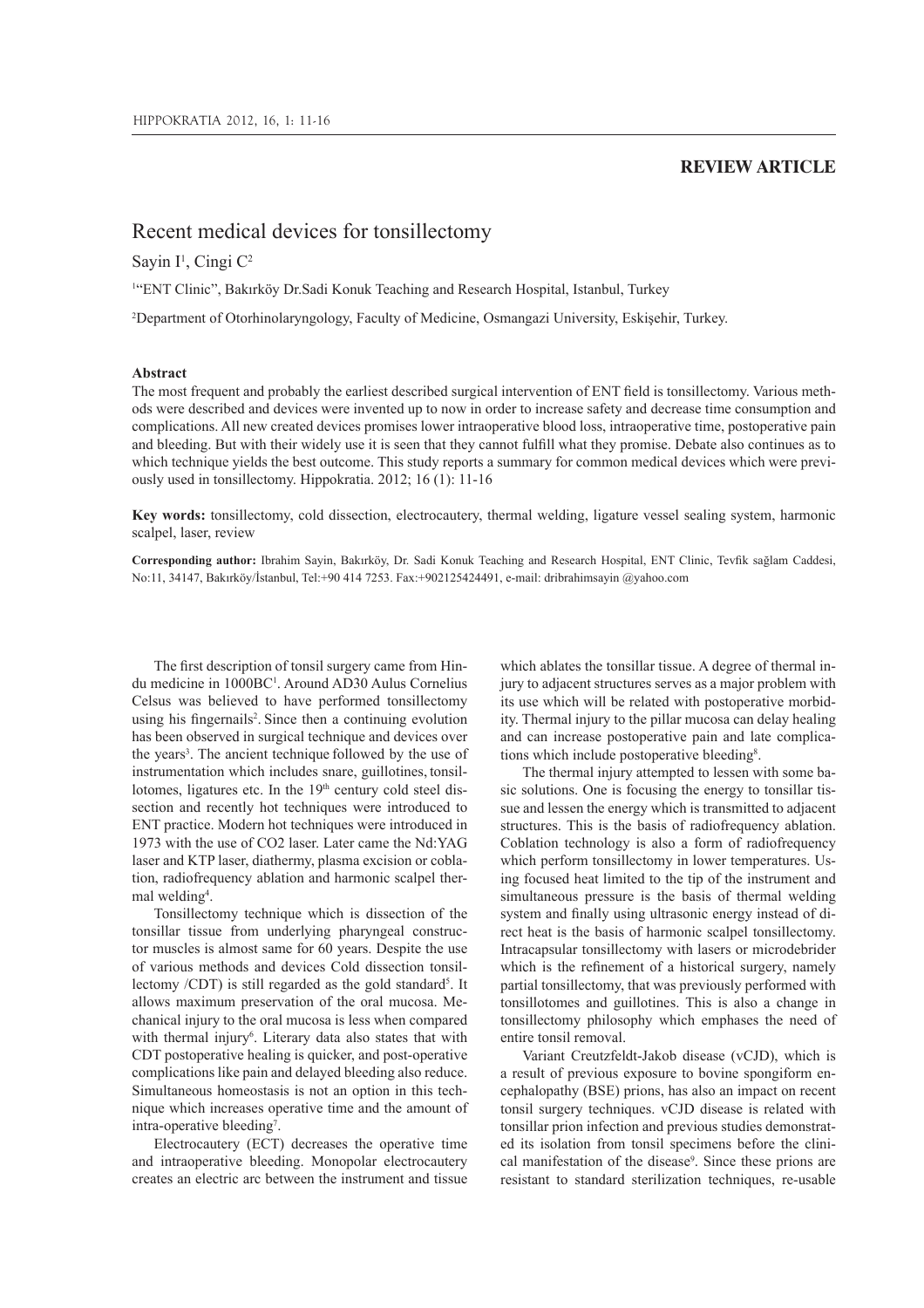standard tonsillectomy/adenoidectomy instruments also have a theoretical vector potential which will transmit the prion infections from one patient to other. The risc of transmission via the surgical instrument is far high from transmission with food products. UK Department of Health predicted that 5-10% of vCJD in future will be related with reusable surgical instruments<sup>10</sup>. This important acknowledgement suggests the use of disposable instruments.

All new created devices promises lower intraoperative blood loss, intraoperative time, postoperative pain and bleeding. But with their widely use it is seen that they can not fulfill what they promise. Debate also continues as to which technique yields the best outcome.

This study reports a summary for recent medical devices which were previously used in tonsillectomy.

#### **Coblation**

Coblation base devices use radiofrequency energy. This energy excites the electrolytes in a saline solution which is resulted with precisely focused plasma. These energized particles break molecular bonds and dissolves the tissue. Unlike the conventional electrosurgical devices, coblation-based devices produce significant less heat when performing the tonsillectomy. The heat decreases 40-90 C which is far less from the standard electrosurgical devices. Minimal tissue penetration and less surrounding tissue damage were proposed the advantages of the device<sup>11-13</sup>. In 2007 a survey on 120 surgeons indicate that Coblation tonsillectomy (CT). is the second most common method for total tonsillectomy after monopolar cautery<sup>14</sup>.

Burton and Doree performed a Cochrane database review to evaluate the usefulness of CT. The review indicate that there is no adequate evidence exists whether the CT is better and worse than previous tonsillectomy techniques<sup>15</sup>. A recent review indicated that no definite conclusion will be made when the literature reviewed. This study also stated the adversity of calculation the cost effectiveness of this expensive technique as a standard tonsillectomy technique<sup>16</sup>.

The major concern about CT is posttonsillectomy bleeding which is well published in the literature. A previous audit on 11796 subjects indicated that, when compared with cold dissection tonsillectomy, for postoperative bleeding the relative risk for coblation tonsillectomy is 3.4 times higher than CDT $17$ . In a previous study 34.9% of subjects experienced post tonsillectomy bleeding (total 24 subjects, 6 major, 16 minor bleeding episode). This incidence is far high from the same centers documented bleeding incidence with conventional instruments which is lower than  $0.8\%$ <sup>18</sup>. A more recent study on 61 subjects which underwent CT also supported this finding. Bleeding was seen in 33% of the subjects (in 20 subjects 7 major 15 minor episode). This study is terminated due to this undesired complication. Another center which has terminated CT in tonsillectomy reported that after the CT terminated primary bleeding rates decreased 1.8% to 1.4%

and secondary bleeding rate decreased 15.4% to 5.8%<sup>19</sup> .

In a large study on 1762 tonsillectomies for postoperative bleeding no significant difference could be find between coblation and noncoblation tonsillectomy (%5.4 vs %6.1). Two recent studies comparing CT with conventional electrocautery (CE) did not find any significant benefit for surgical time, intraoperative blood loss and postoperative complications with CT 12,20. However postoperative period is better with CT by means of less pain, early oral intake and early return to activity. When compared coblation tonsillectomy with coblation tonsillotomy the bleeding rates increases from %5.4 to %5.9, but this difference is not significant. A contrary result of this study is that when the postoperative bleeding is the outcome measure no learning curve could be identified<sup>11</sup>. A more recent study on 1997 pediatric subjects (745 CT, 1252 electrocautery) also could not find any significant difference between electrocautery tonsillectomy and CT for primary and secondary post tonsillectomy bleeding<sup>21</sup>. More recent study also did not reported any significant difference between CT and CDT with bipolar haemostasis for postoperative pain, early oral intake<sup>2</sup>.

Controversial findings were presented in the literature. When compared CDT with CT faster operative time and lower intraoperative blood loss was observed. Postoperative comfort parameters (early oral feeding, early return to activity) were also better with  $CT^{13,23-25}$ . For postoperative pain a study on 134 subjects indicated that CT have less pain scores than Harmonic scalpel tonsillectomy (HST) and conventional electrocautery<sup>26</sup>. A more recent study on adults comparing monopolar electrocautery with CT demonstrated that patients with CT return to normal diet earlier but pain sores did not differ<sup>27</sup>. A recent study on pediatric subjects CT resulted with less pain scores , less analgesic use and early return to activity<sup>28</sup>. On 48 subjects, in which one tonsil removed with CT and other with unipolar electrocautery no significant difference was found for intraoperative blood loss, posttonsillectomy bleeding and healing of the tonsillar fossa. An only significant lower level of pain was noted with CT. An important data in this study is 9 (18%) coblation hand piece wires thinned during surgery and a second new hand piece is needed to complete tonsillectomy<sup>29</sup>.

The thermal injury to tonsillectomy specimens was similar with HST, ECT and coblation. The skeletal muscle presents significantly high when tonsillectomy was performed with HST and ECT. When the tonsil removed by this three methods only (ECT) with a needle point allow a more precise dissection of the tonsil. However an earlier study comparing bipolar diathermy tonsillectomy with CT indicated that CT resulted with less thermal injury, intraoperative blood loss and postoperative pain. This study also conducted that less thermal injury is resulted with less postoperative morbidity<sup>30</sup>. An earlier study also supports this finding. In this study CT produced less thermal injury when compared with monopolar electrocautery and CO2 laser tonsillectomy<sup>31</sup>.

The need of training was addressed in a study which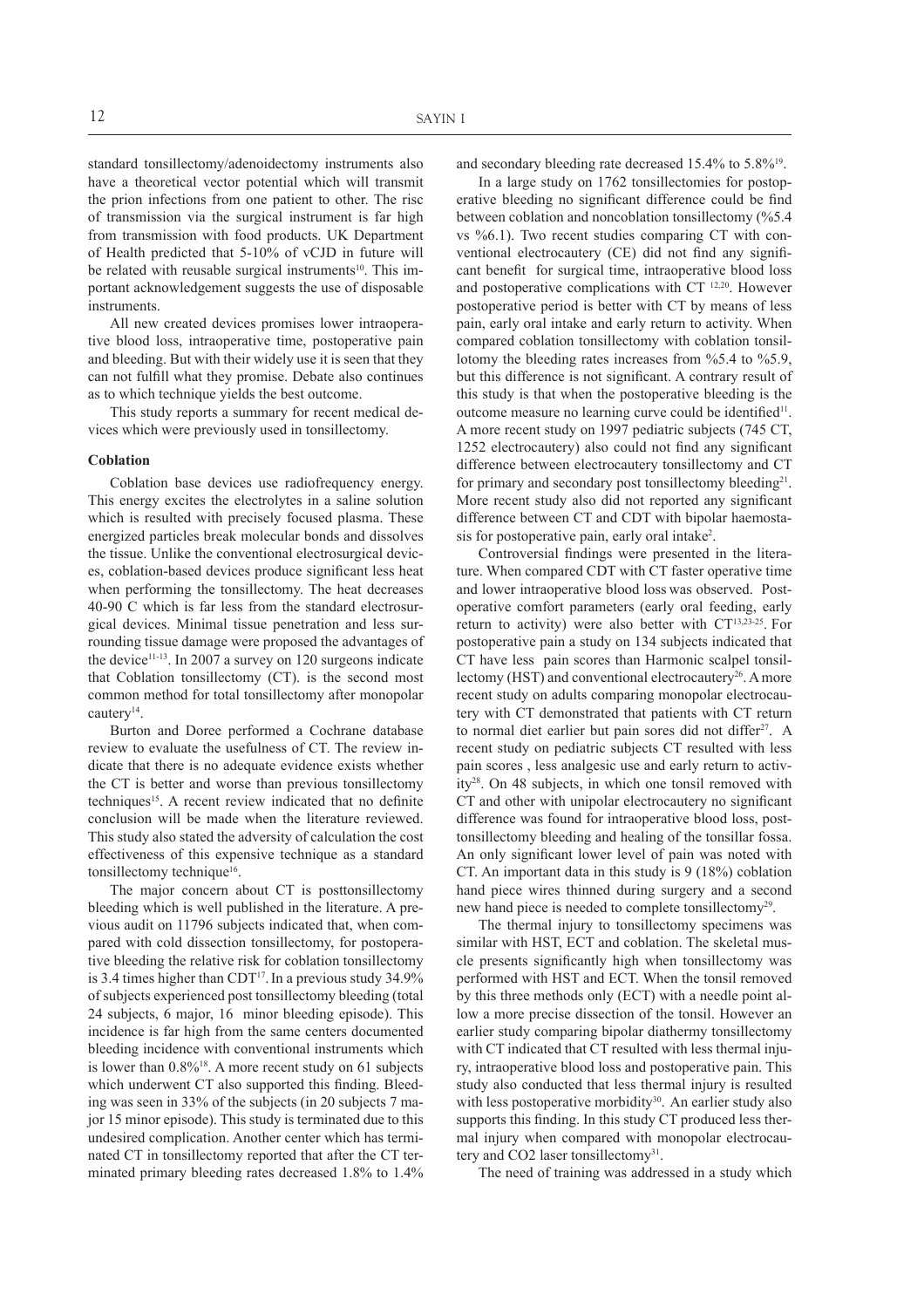reported a 22.7% of post tonsillectomy bleeding incidance<sup>32</sup>. In this study the presence of PTH is directly effected with the surgeons experience which means in inexperienced hands PTH increases. An audit from Australia also demonstrated a significant learning curve with respect to PTH<sup>33</sup>.

## **Harmonic scalpel**

HS uses ultrasonic energy to vibrate the dissecting blade at a harmonic frequency of  $55,000$  hz<sup>4</sup>. This device creates intracellular pressure waves that creates intracellular cavities. Advantages of the technique are minimal intra-operative blood loss and the disposable blade. Notable disadvantages are that a long learning cure is required resulting in increased operative time at the beginning and increased medical costs. Leape et al.<sup>34</sup> reported 204 cases which were treated with either HST or tonsillectomy (BPT). HST increased post-operative pain but postoperative hemorrhage rates were similar. Potts et al.<sup>35</sup> performed a retrospective study on 605 patients' medical charts and compared HS to EC. Average operative times, recovery time, postoperative pain scores did not differ between the methods. Overall bleeding rates were not found to be statistically significant either. Willging and Wıatrak<sup>36</sup> also compared HS with EC and found that the Harmonic scalpel increases mean operative time (8'42'' vs. 4'33''). For intra-operative blood loss both techniques were found to be equivalent. They noted only 2 individuals in the HS group and 1 individual in the EC group lost more than 1 ml blood during the procedure. Post-operative pain scores showed HS displayed a gradual decrease from day 2-4. Parsons et al.<sup>26</sup> compared 3 techniques (HS, Coblator, EC) for post-tonsillectomy pain. They found that for postoperative pain scores EC and HS did not statistically differ from each other.

#### **Thermal welding**

Thermal welding system (TWS) uses direct heat and pressure to divide the tissues. The heat is localized at the tip of the instrument. With pressure the protein molecules are dissolved and fused together resulting with a tight seal formation<sup>37</sup>. Few recent studies were performed to asses the usefulness of this new technique<sup>38</sup>. These studies introduced this new technique as a safe method for tonsillectomy. They also reported that it provides sufficient homeostasis during dissection and decreases the operative time.

Karatzias et al<sup>38</sup> reported 50 children who underwent tonsillectomy using TWS. Bleeding during the surgery was insignificant and no postoperative hemorrhage occurred. They noted the mean operative time as 23 minutes. Karatzanis et al<sup>39</sup> performed TWT on 60 children. Bleeding during the operation was minimal and the mean operative time was 20 minutes. Postoperative hemorrhage occurred in only one patient. Starvroulaki et al<sup>40</sup> compared TWT with CDT. In their study, when compared with CDT, TWT showed significantly lower intra-operative hemorrhage rates. Pain scores were also significantly lower in the TWT group for the first to fourth postoperative days. The postoperative hemorrhage rates did not differ between the groups. Mean operative time between the groups was not noted in the study. In another study Karatzias et al<sup>37</sup> compared TWT to BPT. In the TWT group intra-operative bleeding was insignificant but in the BPT group they found intra-operative mean blood loss to be 16ml. Mean operative time was equal in both groups. For mean postoperative pain score, the TWT group showed significantly lower pain scores for all days.

## **Ligasure vessel sealing system**

Ligasure vessel sealing system **(**LVSS) is a new and safe method for tonsillectomy with specific advantages. It is a bipolar electrosurgical device that uses scissor mechanisms that grasp and seal the vessels<sup>41</sup>. The response generator of system senses the density of compressed tissue<sup>42</sup>. The energy which is delivered to the tissue is directly related with this tissue bundles density and automatically calculated, delivered and terminated by generators computer<sup>43</sup>. Systems sealing power is equal to conventional ligatures and hemoclips but higher than bipolar cautery and ultrasonic coagulator devices. This precise controlled energy deliver resulted with less thermal damage to surrounding structures. It is accepted that this system can seal vessels which are up to 7 mm and thermal spread of energy is no more than 1,5-3,3 mm beyond the tissue<sup>44</sup>.

The preliminary report on 83 subjects showed that no measurable bleeding was observed during surgery. Mean operative time was 16 minutes and in 18 children limited peritonsillar edema was the sole complication. No postoperative haemorrhage was observed in this study<sup>43</sup>. A prospective study on 200 subjects comparing LVSS with CDT demonstrated significant advantages for technique. LVSS is superior for intraoperative blood loss, operative time, and postoperative pain scores<sup>45</sup>. When compared with modern techniques, a previous study on 161 subjects, comparing CDT, LVSS and HST showed that HST and LVSS are both comparable and superior than CDT for intraoperative blood loss, postoperative haemorrhage and pain<sup>44</sup>. A more recent study on 143 subjects comparing LVSS and TWT demonstrated that both techniques provide sufficient haemostasis and both reduce the operative time. Postoperative pain is lower with TWT<sup>42</sup>.

#### **Microdebrider**

Powered instruments, also known as microdebriders or shavers, were developed to increase the precision of surgical procedures and to improve the surgeon's comfort. Microdebriders use small, disposable rotating blades to cut the tissue, and also have irrigation and aspiration functions<sup>46</sup>. Otolaryngologists use powered instruments to perform partial intracapsular tonsillectomy. In the case of tonsillar hypertrophy, when compared with standard tonsillectomy, microdebrider intracapsular tonsillectomy (MIT) is quite effective for relieving the patient's symptoms. A biological dressing or residual tonsillar tis-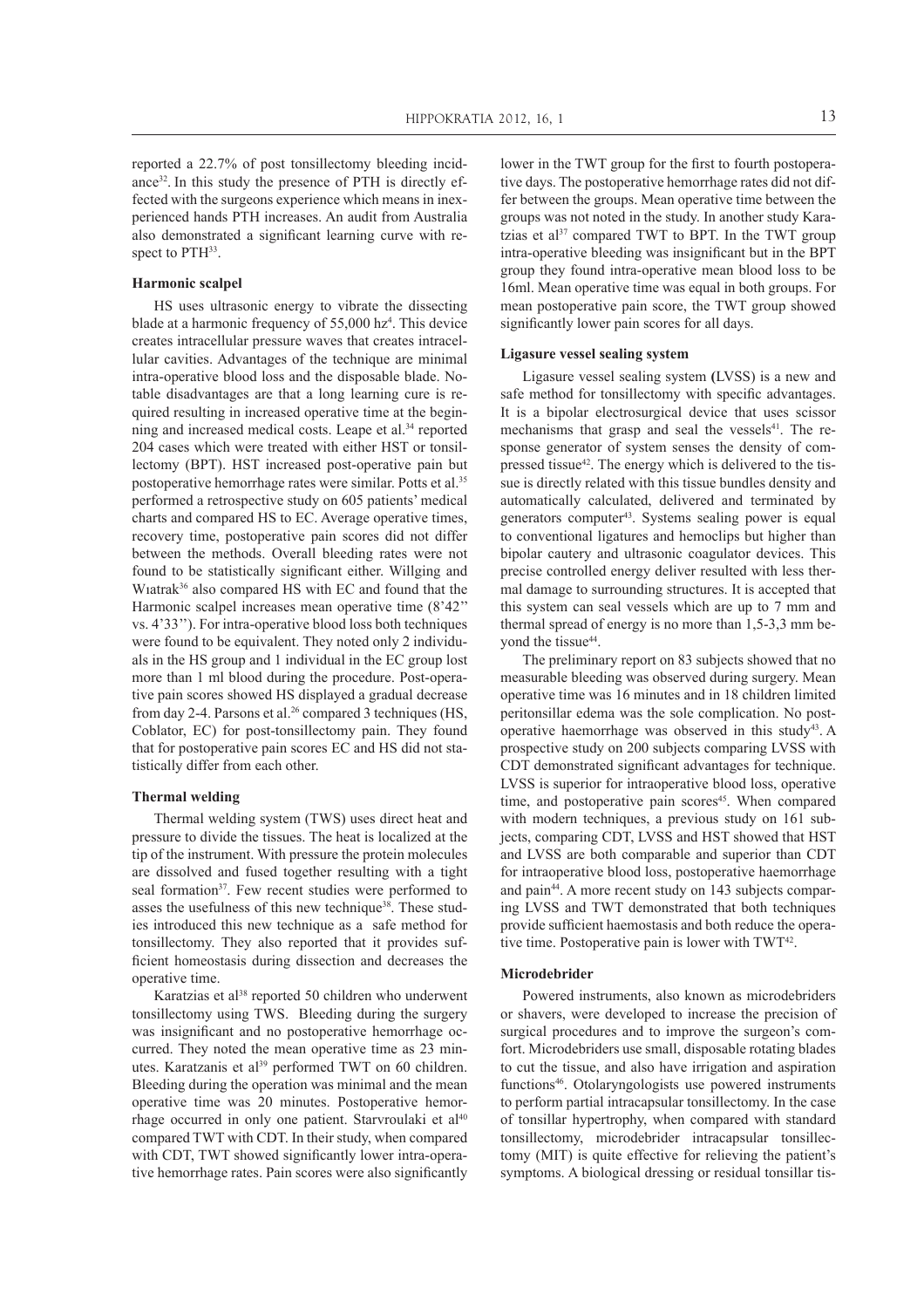sue was left on the capsule. Underlying muscles nerves and vessels were preserved<sup>47</sup>. Decreased operative time, lower postoperative pain and better postoperative healing process are the advantages of MIT however intraoperative blood loss and tonsillar re-growth are the main problematic issues

A study compared MIT, CT and ECT showed that all techniques were similar for surgeon's perception of difficulty, average pain scores and postoperative complications. Patients in MIT and CT group return to a normal diet and activity much earlier than electrocautery. MIT has the shortest operative time and less cost and presented as the most cost effective technique between these three methods<sup>48</sup>. A meta analysis including 253 MIT vs. 248 ECT showed that patients in MIT group return to activity and diet much earlier. Operative times were similar and intraoperative blood loss is in average 5 ml less in MIT group<sup>49</sup> .

A previous study reported more intraoperative blood loss with MIT when compared with ECT. But an important issue in this article is although the intraoperative bleeding with MIT is high this not clinically important. MIT bleeding is in acceptable limits and intraoperative blood loss will not solely use an argument for accepting or refusing the teccnique<sup>50</sup>.

In a center which performing MIT, CT and ECT reported 3362 subjects results which indicated that MIT related with less post tonsillectomy bleeding and dehydration when compared with ECT and CT<sup>51</sup> . The initial report on 312 children with OSA indicated that MIT has less postoperative pain and fewer episodes of dehydration and secondary bleeding<sup>52</sup>.

On 2994 subjects MIT related with less postoperative bleeding rate and pain level when compared with electrocautery<sup>53</sup>. A study comparing MIT, HST and ECT indicated that HST has longest operative time. MIT has highest intraoperative blood loss and MIT and HST is related with early oral intake<sup>54</sup>. Higher levels of PTH were also reported in the literature in different studies<sup>55</sup>.

Residual tonsillar tissue is an important issue in MIT. A previous study on 278 OSAS subjects indicated a 3.9% complication rate<sup>56</sup>. The majority of the complication is tonsillar regrowth. A previous study noted 5 times high incidence of residual tissue when compared with ECT after 1 month period. It is still needed clarify long term re-growth or infection with this residual tissue<sup>57</sup>.

### **Laser**

Initially, mentioned modern hot techniques were introduced to tonsillectomy practice with lasers. The safety of the lasers is well described and earlier studies indicated that laser tonsillectomy decreases the operative time and intraoperative blood loss<sup>58,59</sup>. The difficulty to make a clear conclusion is due to the use of different laser types in studies.

On 528 subjects radiofrequency and ultrasonic dissector- compared with laser. The mean operative time, intraoperative blood loss and postoperative pain scores were significant less than laser but PTH did not differ<sup>60</sup>. On 31 subjects decreased intraoperative blood loss and delayed healing was also well described in a previous study<sup>59</sup>. A recent study on 748 subjects indicated that gold laser tonsillectomy has comparable bleeding rates with CDT and less bleeding rates than  $CT^{61}$ . A study on 80 pediatric patients compared between potassium titanyl phosphate laser and bipolar radiofrequency. The results indicate that this laser increases operative time but decreased intraoperative blood loss and the pain for early postoperative period<sup>62</sup>. But the most recent study did not find any difference for pain scores and PTH between LT and RFT<sup>63</sup>.

Another common use of lasers is the tonsillotomy which was regarded as safe and suitable technique in the case of tonsillar hyperplasia in snoring and sleep apnea. A previous study on 19 subjects reported that laser can ablate up to 70% of the tonsillar tissue and suitable for subjects which did not accept standard surgery or patients not suitable for general anesthesia. This study reported a 74% response rate which is quite comparable to standard surgery<sup>64</sup>. Laser will also be used with local anesthesia in outpatient basis. On 33 children with tonsillar hypertrophy which causing obstructive symptoms CO2 laser tonsilllotomy found effective for relieving symptoms. The follow up period changed between 20 -33 months and no recurrence was observed<sup>65</sup>. A study comparing 460 subjects which underwent conventional tonsillectomy with 150 patients who underwent CO2 laser tonsillotomy indicated that a slight difference exists for PTH. But serious bleedings requiring general anesthesia significantly reduced with laser. Morphologic evaluations of tonsil specimens were obtained and it is reported that with laser less peritonsillar tissue was observed in specimens<sup>66</sup>. Diodide laser was also found effective for outpatient tonsillotomy in OSA subjects with high success, minimal pain and perioperative morbidity<sup>67</sup>. An earlier study on 58 subjects comparing diodie laser with monopolar cautery indicated that Diodide laser reproduced less pain and postoperative discomfort than MPC<sup>68</sup>.

A double-blind randomized controlled trial on 151 subjects indicated that KTP laser did not presents a major advantage over standard tonsillectomy except intraoperative bleeding<sup>69</sup> . On 18 subjects on which one tonsil removed by conventional tonsillectomy and other with KTP laser, laser reduced operative time and blood loss but resulted with prolonged pain and slow wound healing which will be related with secondary infection<sup>70</sup>. In a previous study 38 patients underwent tonsil removal with KTP laser on one side and standard on the other. Delayed healing in tonsillar bad is observed in this study. The results also reported  $15\%$  of secondary bleeding rate<sup>71</sup>. A previous study on 51 subjects which evaluating the KTP laser for possible technique for day case surgery reported a 31% of overall complication rate and 19% of secondary bleeding rate<sup>72</sup>. In a previous well designed study on 81 subjects also supports the delayed healing problem. The only advantage was noted as minimal intraoperative blood loss which will be useful in patients with coagul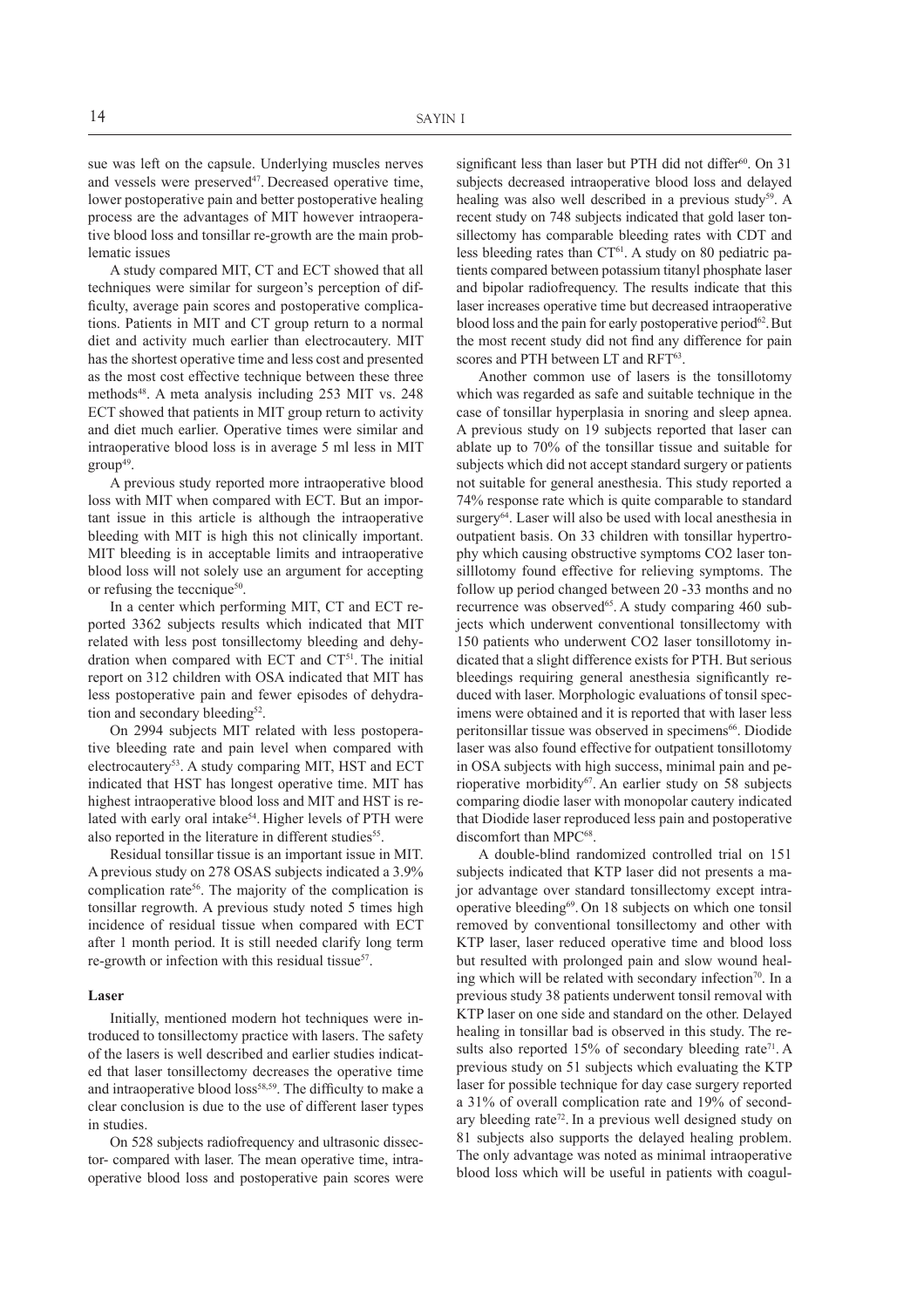opathy. It also increases costs and operative time and it is noted that laser malfunctions is also serves a problem<sup>73</sup>.

#### **Conclusion**

- Although many authors have evaluated surgical treatments for tonsillectomy few randomized prospective trials exist in which treatments are compared. This makes the literature less useful than it be.
- In the light of current literature no single technique can be recommended as an ideal method.
- However as stated in previous literature the learning curve and the increase in medical costs are disadvantages of modern hot techniques.
- It will be stated that there is a need of audits rather than personal studies. Because the complications such as bleeding are relatively low and the studies including hundreds of cases is not sufficient to obtain a meaningful data for bleeding.
- An adverse data in a study will not be used against any device. Same is true for opposite. An experienced center's low complication rates did not mean the individuals low complication rates. Clear decisions will be made after enough experience with the device.
- It is still needed to perform randomized prospective and comparative studies to establish the efficiency and safety of these new techniques and devices and also to ascertain whether any of these new technique is superior to another.

#### **References**

- 1. Mclelland L, Jones NS. Tonsillectomy: Haemorrhaging ideas. J Laryngology Otology. 2005; 119:753–758.
- 2. Lee MSW, Montague ML, Hussain SS. Post-tonsillectomy bleeding: Cold versus hot dissection. Otolaryngol Head Neck Surg. 2004; 131: 833-836.
- 3. Tonsillectomy technique as a risk factor for postoperative Bleeding. National Prospective Tonsillectomy Audit. Lancet. 2004; 364: 697–702.
- 4. Willging JP, Wiatrak BJ. Ultrasonic (Harmonic) Scalpel Tonsillectomy. Operative Techniques in Otolaryngology–Head and Neck Surgery. 2002; 13: 65-67.
- 5. O-Lee TJ, Rowe M. Electrocautery versus cold knife technique adenotonsillectomy: a cost analysis. Otolaryngol Head Neck Surg. 2004; 131: 723-726.
- 6. Raut VV, Bhat N, Sinnathuray A R, Kinsella J B, Stevenson M, Toner J G Bipolar scissors versus cold dissection for pediatric tonsillectomy—a prospective,randomized pilot study. Int. J. Pediatr. Otorhinolaryngol. 2002; 64: 9–15.
- 7. Messner HA, Tonsillectomy. Operative Techniques in Otolaryngology. 2005; 16: 224-228.
- 8. O'Leray S, Vorrath J. Postoperative bleeding after diathermy and dissection tonsillectomy. Laryngoscope. 2005; 115: 591-594.
- 9. O'Flynn P, Silva S, Kothari P, Persaud R. A multicentre audit of single-use surgical instruments (SUSI) for tonsillectomy and adenoidectomy. Ann R Coll Surg Engl. 2007; 89: 616-623.
- 10. Frosh A, Smith LC, Jackson CJ, Linehan JM, Brandner S, Wadsworth JD et al. Analysis of 2000 consecutive UK tonsillectomy specimens for disease-related prion protein. Lancet. 2004; 364: 1260-1262.
- 11. Divi V, Benninger M. Postoperative tonsillectomy bleed: coblation versus noncoblation. Laryngoscope. 2005; 115: 31-33.
- 12. Chang KW. Randomized controlled trial of Coblation versus electrocautery tonsillectomy. Otolaryngol Head Neck Surg.

2005; 132: 273-280.

- 13. Philpott CM, Wild DC, Mehta D, Daniel M, Banerjee AR. A double-blinded randomized controlled trial of coblation versus conventional dissection tonsillectomy on post-operative symptoms. Clin Otolaryngol. 2005; 30: 143-148.
- 14. Walner DL, Parker NP, Miller RP. Past and present instrument use in pediatric adenotonsillectomy. Otolaryngol Head Neck Surg. 2007; 137: 49-53.
- 15. Burton MJ, Doree C. Coblation versus other surgical techniques for tonsillectomy. Cochrane Database Syst Rev. 2007; 18:CD004619.
- 16. Windfuhr JP. Coblation tonsillectomy: a review of the literature. HNO. 2007; 55: 337-348.
- 17. Lowe D, van der Meulen J; National Prospective Tonsillectomy Audit. Tonsillectomy technique as a risk factor for postoperative bleeding. Lancet. 2004; 364: 697-702.
- 18. Windfuhr JP, Deck JC, Remmert S. Hemorrhage following coblation tonsillectomy. Ann Otol Rhinol Laryngol. 2005; 114: 749-756.
- 19. Javed F, Sadri M, Uddin J, Mortimore S, Parker D. A completed audit cycle on post-tonsillectomy bleeding rate: coblation versus standard tonsillectomy. Acta Otolaryngol. 2007; 127: 300-304.
- 20. Stoker KE, Don DM, Kang DR, Haupert MS, Magit A, Madgy DN. Pediatric total tonsillectomy using coblation compared to conventional electrosurgery: a prospective, controlled singleblind study. Otolaryngol Head Neck Surg. 2004; 130: 666-675.
- 21. Glade RS, Pearson SE, Zalzal GH, Choi SS. Coblation adenotonsillectomy: an improvement over electrocautery technique? Otolaryngol Head Neck Surg. 2006; 134: 852-855.
- 22. Parker D, Howe L, Unsworth V, Hilliam R.A. Randomised controlled trial to compare postoperative pain in children undergoing tonsillectomy using cold steel dissection with bipolar haemostasis versus coblation technique. Clin Otolaryngol. 2009; 34: 225-231.
- 23. Polites N, Joniau S, Wabnitz D, Fassina R, Smythe C, Varley P, Carney AS. Postoperative pain following coblation tonsillectomy: randomized clinical trial. ANZ J Surg. 2006; 76: 226-229.
- 24. Shapiro NL, Bhattacharyya N. Cold dissection versus coblationassisted adenotonsillectomy in children. Laryngoscope. 2007; 117: 406-410.
- 25. Mitic S, Tvinnereim M, Lie E, Saltyte BJ. A pilot randomized controlled trial of coblation tonsillectomy versus dissection tonsillectomy with bipolar diathermy haemostasis. Clin Otolaryngol. 2007; 32: 261-267.
- 26. Parsons SP, Cordes SR, Comer B. Comparison of Posttonsillectomy Pain Using the Ultrasonic scalpel, Coblator, and Electrocautery. Otolaryngol Head Neck Surg. 2006; 134: 106–113.
- 27. Tan AK, Hsu PP, Eng SP, Ng YH, Lu PK, Tan SM, et al. Coblation vs electrocautery tonsillectomy: postoperative recovery in adults. Otolaryngol Head Neck Surg. 2006; 135: 699-703.
- 28. Di Rienzo Businco L, Coen Tirelli G. Paediatric tonsillectomy: radiofrequency-based plasma dissection compared to cold dissection with sutures. Acta Otorhinolaryngol Ital. 2008; 28 :67-72.
- 29. Noordzij JP, Affleck BD. Coblation versus unipolar electrocautery tonsillectomy: a prospective, randomized, single-blind study in adult patients. Laryngoscope. 2006; 116: 1303-1309.
- 30. Roje Z, Racić G, Dogas Z, Pisac VP, Timms M. Postoperative morbidity and histopathologic characteristics of tonsillar tissue following coblation tonsillectomy in children: a prospective randomized single-blind study. Coll Antropol. 2009; 33: 293-298.
- 31. Magdy EA, Elwany S, el-Daly AS, Abdel-Hadi M, Morshedy MA. Coblation tonsillectomy: a prospective, double-blind, randomised, clinical and histopathological comparison with dissection-ligation, monopolar electrocautery and laser tonsillectomies. J Laryngol Otol. 2008; 122: 282-290.
- 32. Heidemann CH, Wallén M, Aakesson M, Skov P, Kjeldsen AD, Godballe C. Post-tonsillectomy hemorrhage: assessment of risk factors with special attention to introduction of coblation technique. Eur Arch Otorhinolaryngol. 2009; 266: 1011-1015.